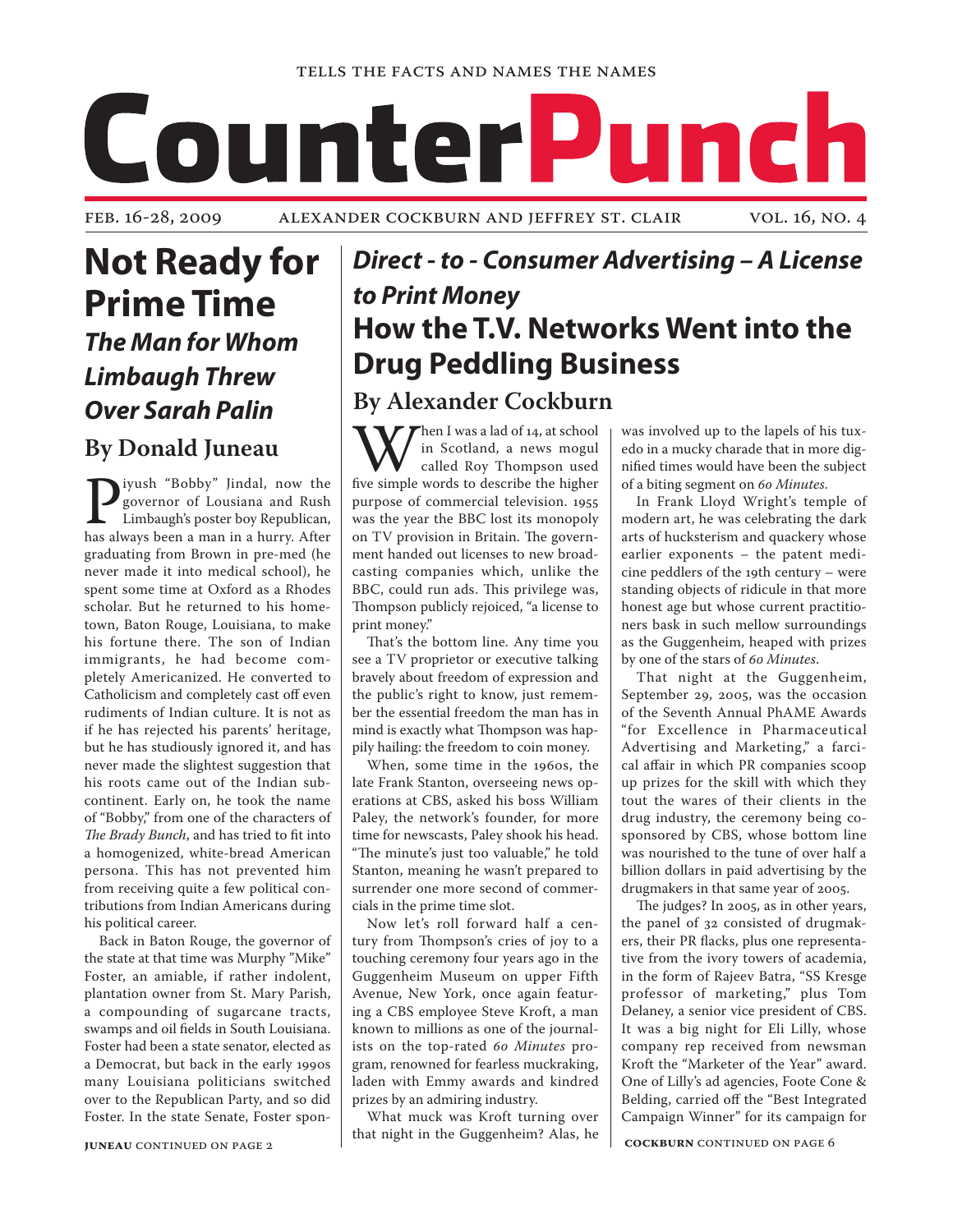sored conservative legislation such as tort-reform, in which he was tutored by his good buddy over in Texas, George W. Bush. Foster ran for the governorship, and served two terms. He was essentially a do-nothing hands-off chief executive, not always a bad thing. Having abundant time on his hands, he also went to law school at the same time and received a law degree from Southern University in Baton Rouge. He met Jindal, and settled upon him as his protégé, giving him a job in the state hospital department.

Jindal eventually was able to get Foster to promote him to the secretaryship of the department. Once there, Jindal spent much of his time on the phone, bucking for a job in the federal government, which he eventually got, an assistant secretary position in the Department of Health and Human Services, a gift from Mike Foster's soul mate, George W. Bush, by then the president. However, he did make enough time to severely limit the access of poor people to Medicare, which was widely denounced, but Legal Services lawyers were unable to reverse this action in the courts.

 The federal sinecure did not quell his restlessness. At Foster's urging, in 2002, Jindal ran for Congress, and took the seat for the Second Congressional District, just vacated by David Vitter, who had

### CounterPunch

EDITORS **Alexander Cockburn Jeffrey St. Clair**

> ASSISTANT EDITOR **Alevtina Rea**

BUSINESS **Becky Grant Deva Wheeler**

DESIGN **Tiffany Wardle**

#### **COUNSELOR Ben Sonnenberg**

CounterPunch PO Box 228 Petrolia, CA 95558 1-800-840-3683 counterpunch@counterpunch.org www.counterpunch.org All rights reserved.

been elevated to the Senate. Even in Congress, Jindal manifested his old behavior of wanting to be somewhere else. He was not attentive to his congressional duties, missing many roll-call votes, and made only the most perfunctory of appearances on Capitol Hill, leaving neither a lasting impression nor a record of accomplishment. The reason for this was obvious, and did not surprise anyone who had been following him: he wanted another job. This time it was the governorship. Mike Foster whooped him up, but even that wasn't enough: he lost to Kathleen Babineaux Blanco, the sitting lieutenant governor, in 2003.

**Then Jindal's name cropped up as a 2012 candidate, championed by none other than the Oxycontin Kid, Rush Limbaugh. So it was no surprise when Jindal was chosen to present the Republican response to President Obama's speech on February 24.**

Like U.S. presidents, Louisiana governors generally expect to serve two terms, as limited by the state constitution, but Governor Blanco had the misfortune of having two hurricanes, Katrina and Rita, hitting less than a month apart, which devastated the state in the middle of her first term. She came into a lot of criticism, much of it undeserved, about her own conduct during the storms, even though the federal government, by contrast, had an inglorious response of flinty lack of compassion and lethal indifference. (For example, Katrina struck on Monday, August 29, 2005, but instead of visiting the Gulf Coast, Bush felt it necessary to fly to California for a series of fundraisers for the next couple of days, and when he did deign to fly down, he was photographed gazing out of an airplane window at the devastation, at an altitude of 5,000 feet.) Not surprisingly,

Governor Blanco's poll numbers plummeted, and Jindal saw his opportunity. Blanco eventually withdrew, well before the race, and there was a somewhat lackluster field of candidates.

Jindal immediately came to the forefront, since he had been in the public eye for ten years. He continued to miss important votes in the House, including a bill for disaster relief for the two hurricanes. In his campaign, Jindal showed a side of himself, which had not been evident before. His only appearances were tightly scripted ones; he became inaccessible to the press, and he participated in no debates. In his public statements, he resorted to, and still affects, the imperial first-person plural, and at times talks down to his listeners, unable to restrain a tone of *de haut en bas.* It was hard to get any idea of who he really was or what he really stood for (but this may not have been an accident but a calculated effect). This remote, patronizing persona has been maintained to the present.

He won the race in the first runoff, in an extremely low turnout. He ran as a "reform" candidate, not an unusual gambit in Louisiana; this usually cloaks an extremely conservative political agenda, and is not at all populist. His pet reform was governmental ethics, and he called a special session of the legislature in order to enact a raft of ethical laws. Although these had high-sounding goals, careful examination of this legislation showed that, paradoxically, it would be more difficult to deter and prosecute ethical lapses because a specific intent would have to be proved to show an ethical violation. The existing ethical commission resigned en masse in protest over this. Jindal also made sure that the governor's office and his staff would not be covered by these ethics laws. It was commented that the laws themselves were good steps, but that the actual regulatory details were sorely wanting. Or, put another way, the devil is in the details.

It was during the regular legislative session, following the special session on ethics, that Jindal made a major blunder, one from which he has not recovered and which haunts him yet. The legislators had not received a pay raise in years, and decided to vote themselves one. Jindal took pains not to associate himself with this and adopted an agnostic position: if the legislature voted for it, he would abide by the majority vote. But the pay-raise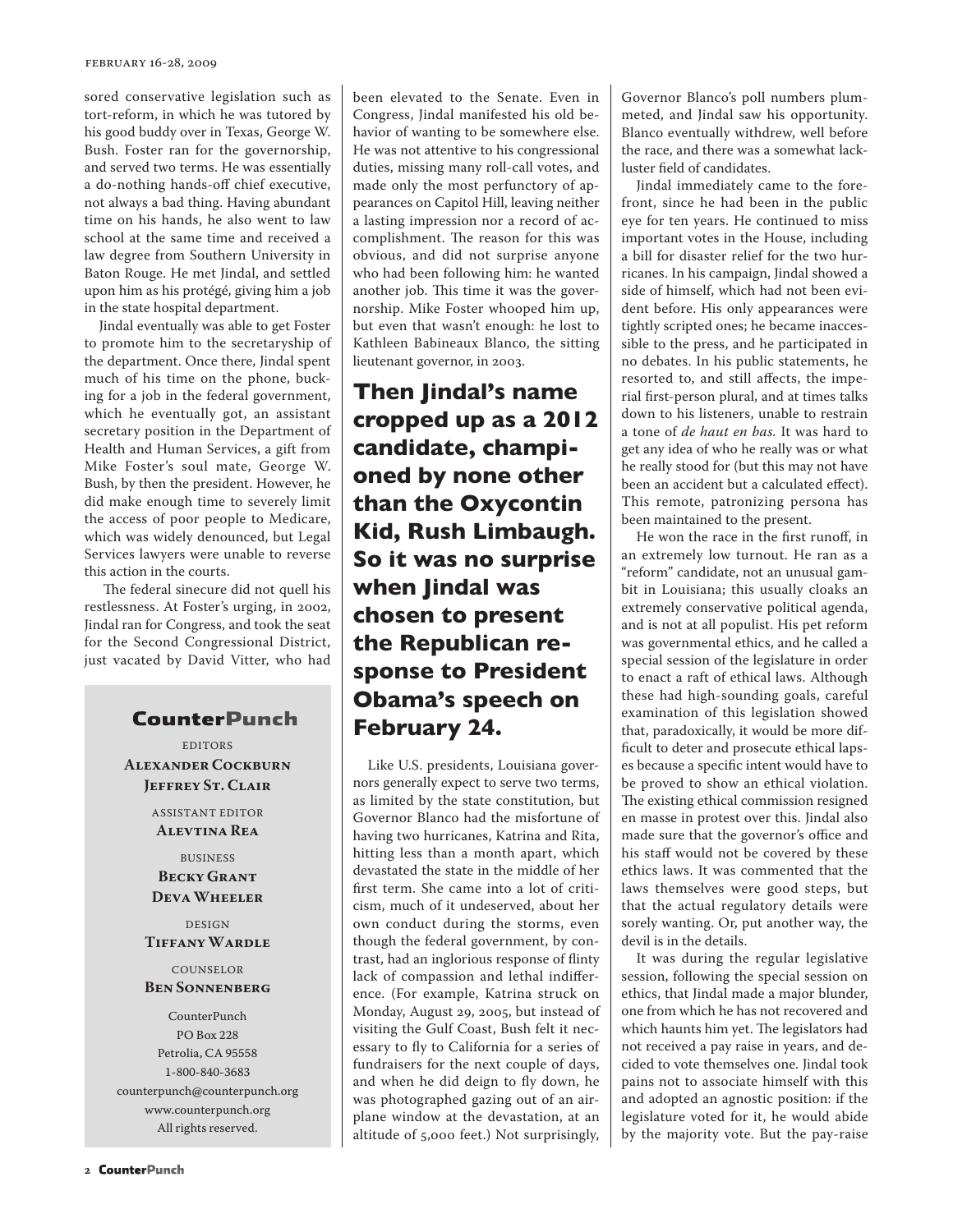vote was met with a huge wave of protest, mainly from conservative sources. They made the valid point that Jindal's own conservative good faith was in question, and that his stand-offish position was at variance with the reformist one he had vaunted as being a fiscal watchdog.

Jindal dithered. At first, he repeated that he would not second-guess the legislature, and would abide by its vote. He was called upon to veto the bill, and on the day before the issue had to go to the vote, he maintained this no-second-guess posture. But the very next day he vetoed the measure. When the dust settled, his stature was greatly lessened. To the legislature, with whom he has to work, he appeared to be undependable, someone who would crumble under pressure. Many said that Jindal appeared weak, wavering and indecisive – the very criticisms which had been unjustly directed against Governor Blanco. The conservative critics expressed a lingering suspicion and unease, and have fastened an even greater scrutiny on him.

The state of Louisiana is now facing a huge deficit, and the legislature will again be in session. Jindal has already announced cuts, mainly in health services and education, the two most vulnerable areas, which affect the middle class, not particularly numerous in Louisiana, and the poor, who lack an advocate on their behalf. But that's the way politicians like Jindal and his role model, George W. Bush, have always operated: take it out against the marginalized and the poor, the working class and the lower middle class, who they calculate have no political power.

Now, Jindal has a plan on the table to turn the state into a giant HMO, with the insurance companies ladling out health care to the medically indigent. Louisiana has had a system of charity hospitals for the poor since 1741, and the charity hospital system was augmented under Governor Huey Long. The charity hospitals have always been hated by so-called "reform" governors, but they survived until Katrina. The main charity hospital in New Orleans, a magnificent Art Deco structure, which is still structurally intact, was subjected to the devastating flood after Katrina. The state of Louisiana applied for and received \$65 million to refurbish the Superdome, but no grant application was made for Big Charity, which is two block away from

the Superdome. It now sits, empty and damaged, but its condition can be restored. Jindal wants to tear this structure down and erect a new "teaching hospital," to be operated by Louisiana State University Medical School, about a quarter mile away, at an enormous cost, destroying a traditional old New Orleans neighborhood.

As far as the state's public health system, Jindal hired a former state health official from Florida, Alan Levine, who had been recommended for the Louisiana job by Governor Jeb Bush of Florida, to set up a statewide public health scheme operated by the insurance companies, a kind of gigantic HMO. But when the

## **Jindal's speech was an unmitigated disaster. Even Republicans and Conservatives were wincing and grimacing. Speaking in a sing-song voice, and in a condescending manner, the Jindal performance was inept and gratingly gauche.**

Florida health plan run by Levine was examined, it was found that it wasn't working too well. Levine was fiercely criticized in Florida and it was claimed that the program there was inefficient, poorly run and resulted in a lot of people, mostly poor, forgoing health care. Besides that, physicians and experienced health care professionals in Louisiana are dead-set against this HMO scheme, having suffered from the vagaries of insurance company behavior in the private HMO sector. It is also highly doubtful whether the Jindal HMO scheme will gain the essential assent of the federal government under the Obama administration.

When Hurricane Gustav struck Louisiana last September, Jindal put into operation a number of measures developed and adopted by Governor Blanco, and the state was able to avoid the chain of disasters caused by Katrina. Of course, Jindal has yet to publicly acknowledge Blanco's accomplishment, and he will never do so. He has been praised for his own performance, and he did do well, but it was due in large part to the preparatory steps taken by Kathleen Blanco.

Last summer, Jindal's name kept on turning up on a list of potential vice presidential nominees for the Republican Party. He played it coy, coming out with the rote words that he had been elected governor of Louisiana and would serve out his term, etc. McCain chose another state governor, Sarah Palin. Then Jindal's name cropped up as a 2012 candidate, championed by none other than the Oxycontin Kid, Rush Limbaugh. So it was no surprise when Jindal was chosen to present the Republican response to President Obama's speech on Tuesday, February 24. Obama gave his speech, which was forceful and eloquent, and won rave reviews. Then Jindal comes into the vestibule of the governor's mansion in Baton Rouge. It was an unmitigated disaster. Even Republicans and Conservatives were wincing and grimacing. Speaking in a sing-song voice, and in a condescending manner, the Jindal performance was inept and gratingly gauche.

Earlier, Representative Gingrey **JUNEAU** CONTINUED ON PAGE 8

#### Subscription Information

Subscription information can be found at www.counterpunch.org or call toll-free inside the U.S. 1-800-840-3683

#### Published twice monthly except July and August, 22 issues a year.

- 1- year hardcopy edition \$45
- 2- year hardcopy edition \$80
- 1- year email edition \$35
- 2- year email edition \$65
- 1- year email & hardcopy edition \$50
- 1- year institutions/supporters \$100
- 1- year student/low income, \$35

Renew by telephone, mail or on our website. For mailed orders please include name, address and email address (if applicable) with payment. To renew by phone 1-800-840-3683 or 1-707-629 3683. Add \$17.50 per year for subscriptions mailed outside the U.S.A.

**Make checks or money orders payable to:** 

CounterPunch Business Office PO Box 228, Petrolia, CA 95558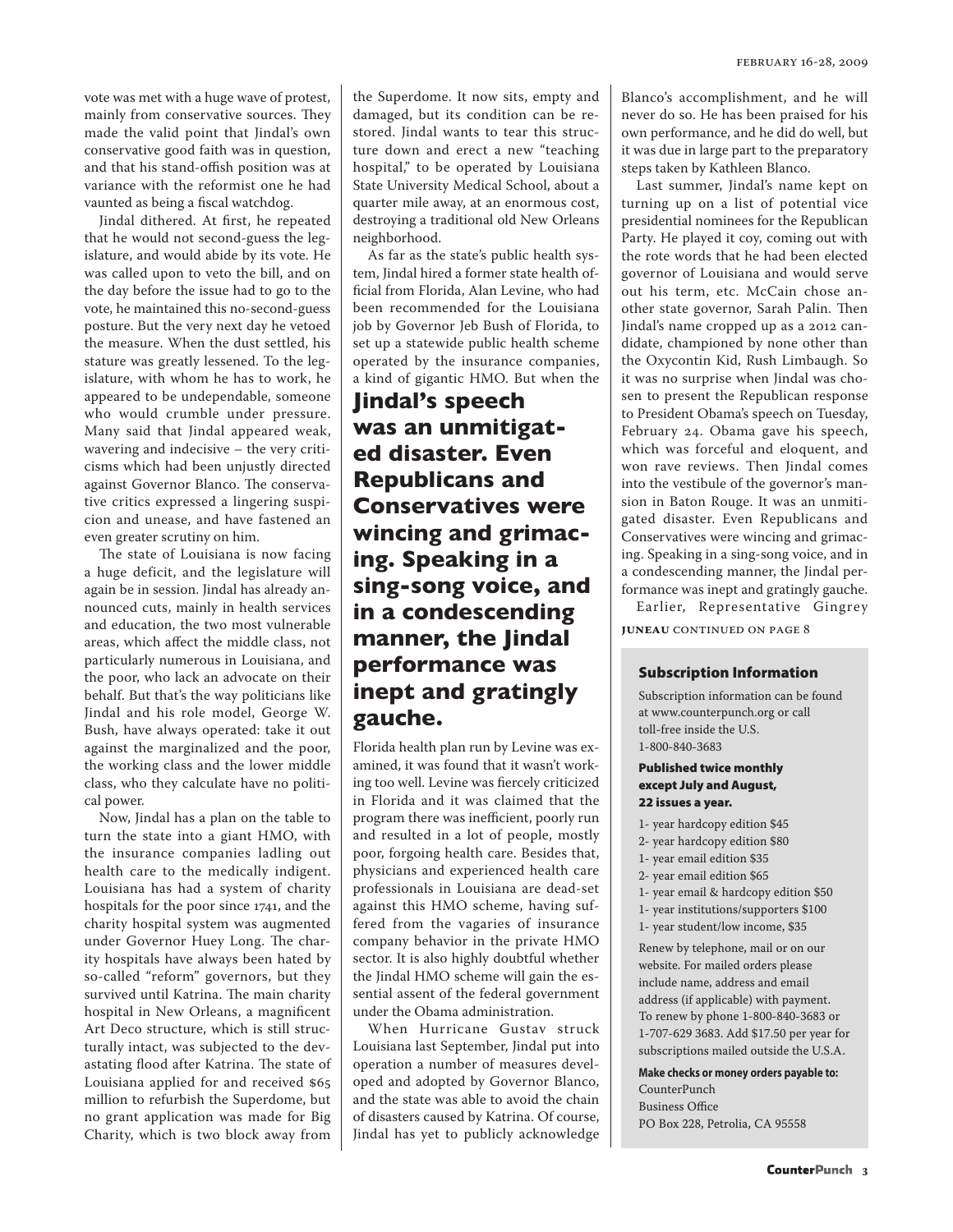# *Floating the Past with John Holt* **Yellowstone Drift By Doug Peacock**

S<br>first t ◆ hould you visit the Yellowstone<br>▶ River country with 13,000 years of River country with 13,000 years of human history in your head, the first thing you might notice is how little the landscape has changed. True, a few towns and ranches are now strewn about the topography. Yet, this thin cloak of agriculture falls lightly over the Yellowstone country; modern settlement can do little to flatter this lovely land. And it hasn't; the power and beauty of the raw habitat shines on through.

The native people who lived here before the white man showed up called this drainage the Elk River. These hills and valleys were the best hunting country anywhere. The mountain man Osborne Russell passed along the valley numerous times in the 1830s. Russell wrote: "This is a beautiful country the large plains extending on either side of the river (Yellowstone or Elk River) intersected with streams and occasional low spurs of mountains whilst thousands of Buffaloe may be seen in almost every direction and Deer Elk and Grizzly bear are abundant. The latter are more numerous than in any other part of the mountains. Owing to the vast quantities of cherries and plums and other wild fruits which this section of the country affords."

In the second half of the nineteenth century, the last of the great tribes contested for the lush game habitat of the Elk River. Even later, after the turn of the century, the ethnographer and photographer Edward Curtis found the Elk River watershed "a veritable Eden of the Northwest, with beautiful broad valleys and abundant wooded streams, no part of the country was more favorable for buffalo, while its wild forested mountains made it unequaled for elk and other highland game."

And it was always that way. Our recorded European history, dating from 1805, when Lewis and Clark wandered through here, accounts for less than two per cent of the time humans roamed the Yellowstone. That record, hinted at by archeological finds, places the first people here by 13,050 years ago, in encampments just north of the great bend of the Elk River at present day Livingston, Montana. It was the last of the Pleistocene, and one can now only imagine the richness of the country: blue ice of glaciers, still capping the mountains and receding into the passes, revealing the topography we see today. The steppe land would have teemed with nowextinct species of camel, long-horned bison, tapir, deer, giant sloth and horses. Here and there, saber tooth tigers, dire wolves and short-faced bears prowled

**Our recorded European history, dating from 1805, when Lewis and Clark wandered through here, accounts for less than two per cent of the time humans roamed the Yellowstone.** 

the land, stalking the grazers. The valley would have been wet; the high benches pocked with pothole lakes, springs and ponds created by giant beaver. Mastodon browsed spruce trees at the edges of a boreal forest and, in the far distance, a line of mammoth might have paralleled a braided watercourse.

The first Montanans entered an uninhabited land with no human tracks, no smoke on the horizon. Think about it: coming into an increasingly hospitable land, open country in the last days of the Pleistocene, the wildest landscape on earth. It was truly the Great American Adventure.

These voyagers were called Clovis, and they were big game hunters specializing in chasing mammoth. They were the first widely recognized archeological presence in North America. The near-synchronous appearance of the Clovis signature artifact – a large, fluted, exquisitely flaked projectile point, often crafted from the finest cryptocrystalline rock sources – across the country from Montana to Arizona to Florida and Panama within a few hundred years is considered one of the most amazing events in the history of archeology.

It is quite possible that Clovis people emerged from the ice-free corridor out of Alaska and first appeared in the lower United States by way of Montana. It is also possible that their magnificent lithic technology was an American invention, resulting from the necessity of big game hunters coming up with a weapon capable of bringing down shaggy elephants. The birth place of the Clovis complex could well have been in Montana, as the first quality lithic quarries you encounter coming south from the passageway between the great ice sheets are south of the Missouri River and in the Yellowstone River watershed. These claims, however, are contentious; conclusive evidence has yet to be unearthed.

Nonetheless, the fact is that the first appearance of Clovis was synchronous with two other occurrences: the opening of the ice-free corridor between the continental glaciers and the last fossil record of the gigantic short-faced bear, a swift predator and scavenger that stood seven feet at the shoulder. Were humans in the lower states and South America prior to the Clovis event? Probably a few existed here and there but, in any case, not many; the archeological record is very thin or invisible prior to 13,500 years ago. Surely not enough to slow down the Clovis hunters, who blitzkrieged across the continent in 300 years, and there were probably no people in the interior West or Montana. At least there is no scientific evidence, no archeological finds. Paleontologists think the giant shortfaced bear preferred higher, well-drained grasslands, mainly west of the Mississippi River. In open country, these carnivores could have run down humans with ease. The most likely, pre-Clovis sites in the contiguous states are in the East. Shortfaced bears might have been a problem in the open western grasslands. It might have been easier to survive in the Eastern woodlands.

At any rate, the Yellowstone country looms large in the evolving story of the peopling of the New World. Arguably, the most important archeological dis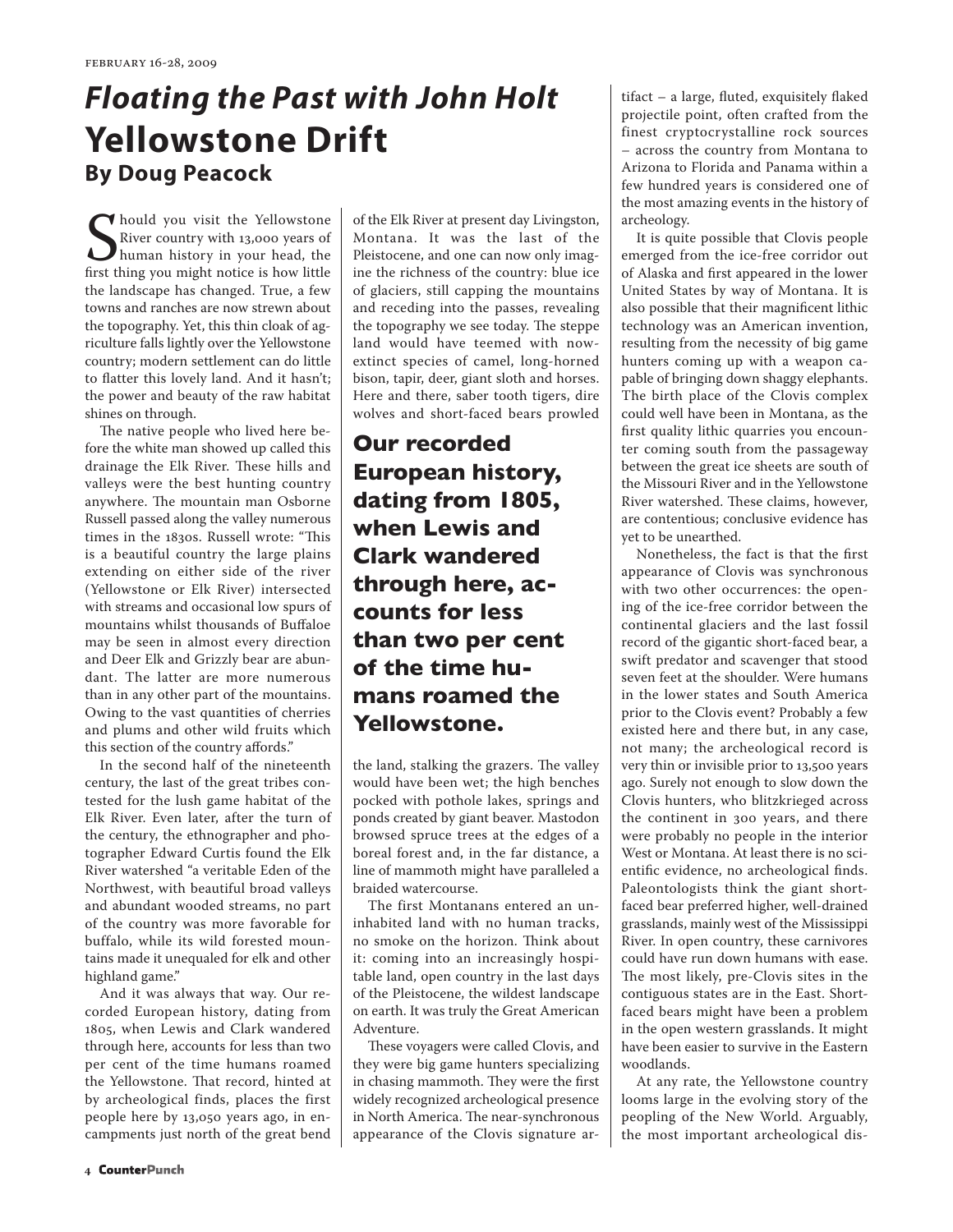covery in American prehistory was unearthed on the Shields branch of the Elk River just south of Wilsall, Montana. Here, at the base of a small but imposing cliff on Flathead Creek, a one and a half year-old child was buried, interred with nearly 120 of the most spectacular Clovis artifacts ever seen, all packed in consecrated red ochre and with great ceremony, evidenced by ritually broken spear shafts. These antler tools dated back 13,040 years. Unlike other Clovis "caches," none of these artifacts were made of obsidian. Does it mean that the child was buried before other Clovis folk found the Obsidian Cliffs quarry, 75 raven-miles upstream on the Elk River in present day Yellowstone Park? The lead archeologist has called this sacred site "America's first church."

The Clovis people spread out across most of lower North America in just two or three hundred years. Then, beginning about 13,000 years ago, a series of extinctions swept over North America. The great Pleistocene megafauna disappeared. This paleoextinction is variously blamed on climate change, overhunting by Clovis, introduced disease, or a combination of the above. Scientists like to point out that nearly every animal over 220 pounds died off and only smaller animals survived this wipeout of big mammals. A notable exception was the grizzly (along with bison and chunky humans). The force driving everything was climate. Recent dates on fossil bones suggest most of the megafauna started to drop dead about 13,400 years ago. In another 600 years, as indicated by the fossil record, the extinction was almost complete. The abrupt disappearance of Clovis in the archeological record is marked by a black, carbon-rich layer that dates to 12,900 years ago, a time of sudden chilling, also known as the Younger Dryas. What might have generated the onset of this cold spell? Could it have been related to a reversal of world ocean currents? Perhaps, a comet exploded in the air somewhere in Canada north of the Great Lakes, bringing on the 1,300-year winter. There is evidence of both events.

At the end of this period, around 11,000 years ago, the flora and fauna of the Yellowstone Valley began to resemble what we still see today. Cottonwoods and thickets of edible fruit shrubs occupied the flood plain and, beyond the grassy slopes, a succession of conifers climbed up the mountains toward timberline. Grizzly bears and native people shared the top of the food pyramid. These nomadic bands hunted big game, especially bison; there is evidence for systematic, communal hunting and the first jump sites, where bison were driven over a cliff, show up at this time. This pattern of big game hunting (known as the Paleo-Indian Period) lasted 3,000 years, or until people began to settle down to a lifestyle of generalized hunting and gathering.

Unlike other parts of the country, the first availability of agricultural plants from Mesoamerica did not transform the human cultures of the Elk River Valley into sedentary people. The land was so rich and game so abundant that the tribes never abandoned the hunting way of life. The Neolithic revolution of the Old

# **The first appearance of Clovis was synchronous with two other occurrences: the opening of the ice-free corridor between the continental glaciers and the last fossil record of the gigantic short-faced bear.**

World failed in the Yellowstone country, although the prehistoric Shoshone made pottery and stone bowls.

What did change the cultures of the Plains and inter-mountain West was the introduction of the Spanish horse after the Pueblo Revolt of 1680. Horses first arrived on the Elk River around 1720, reaching the Crow tribes by 1730. Some 30 different tribes became equestrian societies - the fierce, warfare people we see in popular movies. This caused massive cultural change among five different language families whose common tongue was sign language.

The Crow Nation, though a relatively recent tribe of the Elk River, perhaps arriving about 1600, controlled all the Yellowstone country before 1825. Through the familiar process of a litany of threats and deceptions, the white government took most of the land away; the Crow ceded the final piece of Yellowstone bottomland in 1899.

By this time, the buffalo had been slaughtered to near extinction, the 60 million at the time of Lewis and Clark reduced to 23 wild bison the government couldn't catch on the upper Yellowstone in 1902. Grizzlies and wolves, too, were shot on sight until only mountain populations remained. Today, the wild bison and grizzlies mostly live in Yellowstone Park. The Elk River Valley still contains habitat suitable for these animals, but our residual European intolerance has precluded recolonization by bison and carnivores.

It is against this backdrop and history that John Holt\* offers us his unique hit on the contemporary Elk River. Many people today know this river intimately. Some have spent a lifetime living and observing segments of this great river valley. But its entirety of 70,000 square miles escapes the individual eye; what we need is the collective phonologies of all the people, fishermen, ranchers, and Indians who live in this intact and rich country.

In the absence of this endeavor, John Holt is the man for the job, having devoted slightly less (we hope) than half of his adult life to this project. Of the many fine writers who contribute to the literature of American trout fishing, I have always found John among the least predictable and, for me, among the most interesting. With *Yellowstone Drift: Floating the Past in Real Time*, he has written something more than a fishing book, bringing his flair for research and novelist's eye to produce the definitive study of the longest un-dammed river in the lower 48 states. The book, like the Yellowstone itself, is a big, sprawling work that blows its banks and meanders throughout the human and natural history of the region. Hovering over the 671-mile journey is Holt's own thunderstorm of a life; the man is not hesitant taking a stand, whether it's a rage against the livestockcentric insanity of killing free-ranging bison that wander beyond Yellowstone Park's boundary or quietly summoning the 500-year flood that would wipe out all the garish trophy homes littering the river's flood plain. Holt's specialty is "nowhere" country, and his accounts of the headwaters of the lower tributaries, the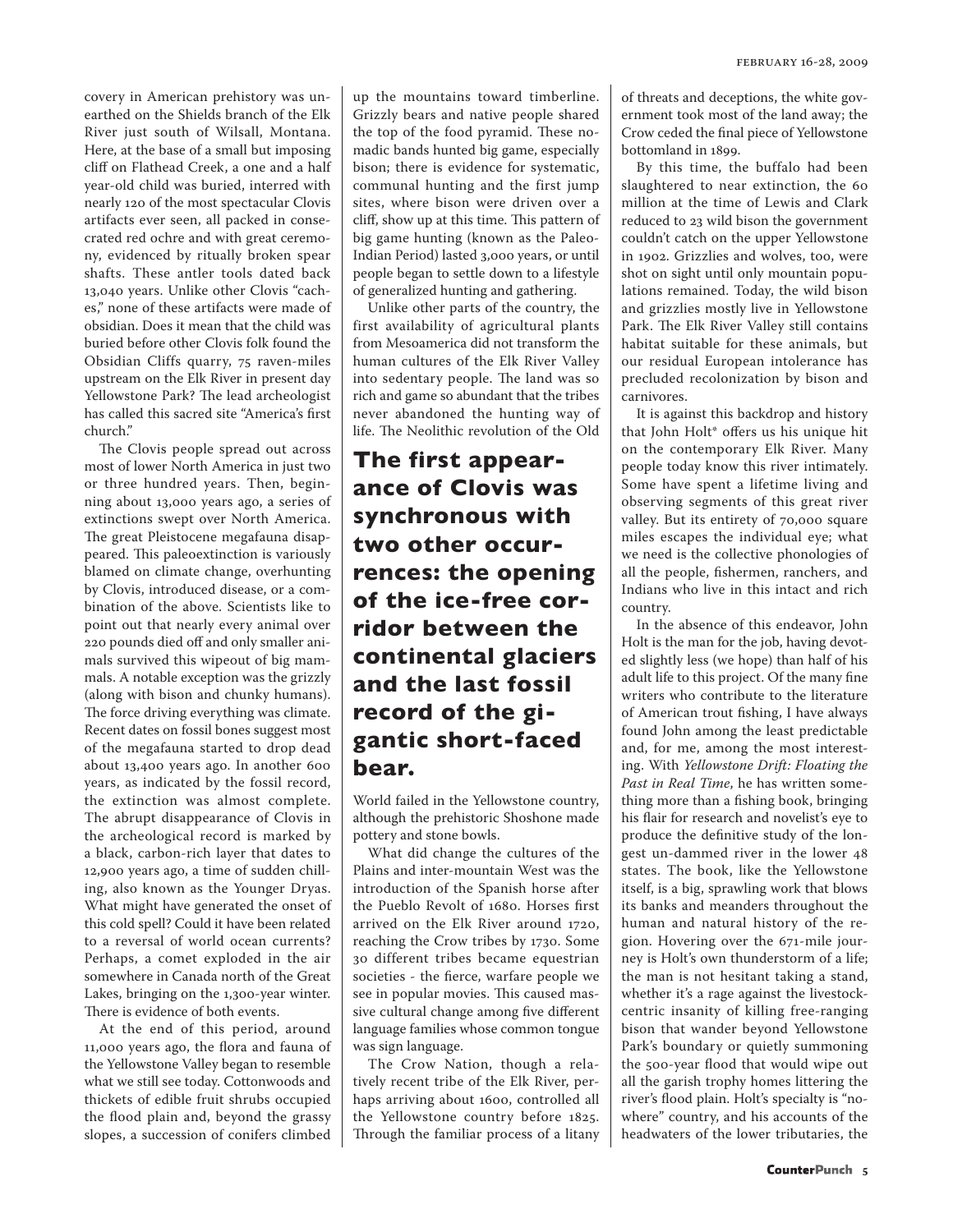#### february 16-28, 2009

**COCKBURN** CONTINUED FROM PAGE 1

Lilly's Strattera drug (chemical name, atomoxetine hydrochloride; \$552.1 million in sales in 2005), a concoction designed to treat a condition called Attention-Deficit Hyperactivity Disorder, invented by the drug industry.

Of course, the prime type of hyperactivity identifiable here is the speed with which the drugmakers have been coining money off the "disorder" they conjured into profitable existence.

Three months earlier, in June of that year, the FDA had stirred from its habitual regulatory torpor to send Lilly a warning letter about a "false and misleading" ad for Strattera, whose effect – the FDA quavered – was "to undermine the consumer's ability to pay attention to and comprehend the risk information." In other words, the FDA was saying that Lilly's ad was designed to cause an actual attention deficit, the better to treat an imaginary "disorder" given the same name. Alas, the watchdog barked too late, since the ad had stopped running a month earlier.

Then, in September 2005, the same month that Kroft dished out a prize to Lilly's ad agency for its Strattera campaign, the FDA found itself alarmed enough to order Lilly to add a warning on Strattera labels to the effect that children and teenagers taking the drug might suffer an increased urge to kill themselves.

One can imagine the fun a sarcastic Mike Wallace might have had, long, long ago, with this orgy of mutually aggrandizing puffery at the Guggenheim … or can one? After all, long years ago CBS' bottom line wasn't being diligently fed with advertising dollars by the drug industry, a fact which brings us to a fateful moment in 1997.

### A Surge of Billions from the Drug Lords

Already by that year of 1997, top executives at the major TV networks were gazing uneasily at the trend lines. Inexorably, it seemed, they were pointing down. The networks were losing audience share, as people surfed to new choices on the remote. As with newspapers and magazines, such reliable sources of revenue as auto commercials and detergent ads were suddenly looking frail, as companies like GM and Procter and Gamble (America's two biggest advertisers) began to plan shifts of their advertising outlays to new media channels. Consumers were starting to have increasing recourse to the Internet to figure out which car to buy and where to buy it. Shadows were looming over network revenues, maybe darker even than on that dreadful night, January 2, 1971, when the Congressional ban on advertising tobacco on radio and TV came into effect.

And then … a miracle! A very American kind of miracle to be sure, being the sort of miracle achieved by the usual megatonnage of campaign contributions from the drug industry, dropped into the pockets of the relevant FDA overseers in Congress, plus direct lobbying of the FDA by media companies such as Time-Warner. The miracle went by the name of Direct-to-Consumer Advertising (or DTC).

## **As much as a third of consumers see an ad for some prescription drug on TV and then go off and talk to their doctor about it. Nearly half of the people asking for the drug they've seen advertised end up getting a prescription for it.**

Broadcast advertising of prescription drugs in the U.S. had actually been legal for years, but in 1997 the FDA "clarified" the rules about alerting consumers to any risks in a number of deft ways that suddenly made the game a whole lot easier for the drug companies. Thirty-five years after Congress moved to curb pharmaceutical company advertising of amphetamines, antidepressants and barbiturates, the floodgates were opened once again. Through them poured the drug companies and their advertising dollars.

Soon prime time TV viewers were listening to the drug peddlers telling them to make haste to their doctors to request prescriptions for medical conditions, from depression to high blood pressure, by way of allergic reactions supposedly requiring Claritin. This prescription antihistamine was the subject of the first huge prescription ad campaign after the FDA opened the door in 1997. Its sales promptly shot up from \$1.4 billion in that year to \$2.6 billion in 2000.

At the end of each ad, risk advisories to the consumer would come in the form of an 800 number or the familiar cautions gabbled out at a speed probably intelligible only to ultrasensitive equipment at the National Security Agency.

Back at the start of the 1990s, the drug companies were spending \$55 million on DTC ads. By 2003, the outlay had soared to \$3 billion; by 2005, to \$4.2 billion. Another \$7.2 billion was spent in 2005 on promotion to physicians, according to the U.S. Government Accountability Office. By 2006, the outlay on DTC ads went to \$5.2 billion.

DTC sales-pitching of prescription drugs has been a huge boon to the networks, whose revenues from this source have surged since 1997. NBC, ABC and CBS, in 2007, pulled in \$1.64 billion in prescription drug advertising, with CBS leading the pack with its \$681,932,100, well ahead of ABC's \$449,902,600 and NBC's \$420,235,100. Fox lagged far behind, with \$92,804,900.

### Selling Depression – And More

For the drug lords in the big pharmaceutical companies – America's most profitable industry – the FDA's 1997 decision has, indeed, been a license to print money, bales of it. There are plenty of credible surveys establishing that as much as a third of consumers see an ad for some prescription drug on TV and then go off and talk to their doctor about it. Nearly half of the people asking for the drug they've seen advertised end up getting a prescription for it. One Kaiser study cited by the *Lehrer News Hour* disclosed the gloomy news that almost half these drug ad watchers believe what they're being told.

The consequences have been as predictable as sales drives by the soft drink companies. Hype a product, and people buy it. Between 1999 and 2000, according to one study cited by Katharine Greider in her book *The Big Fix*, "prescriptions for the 50 most heavily advertised drugs rose at six times the rate of all other drugs. Sales of those 50 intensively pro-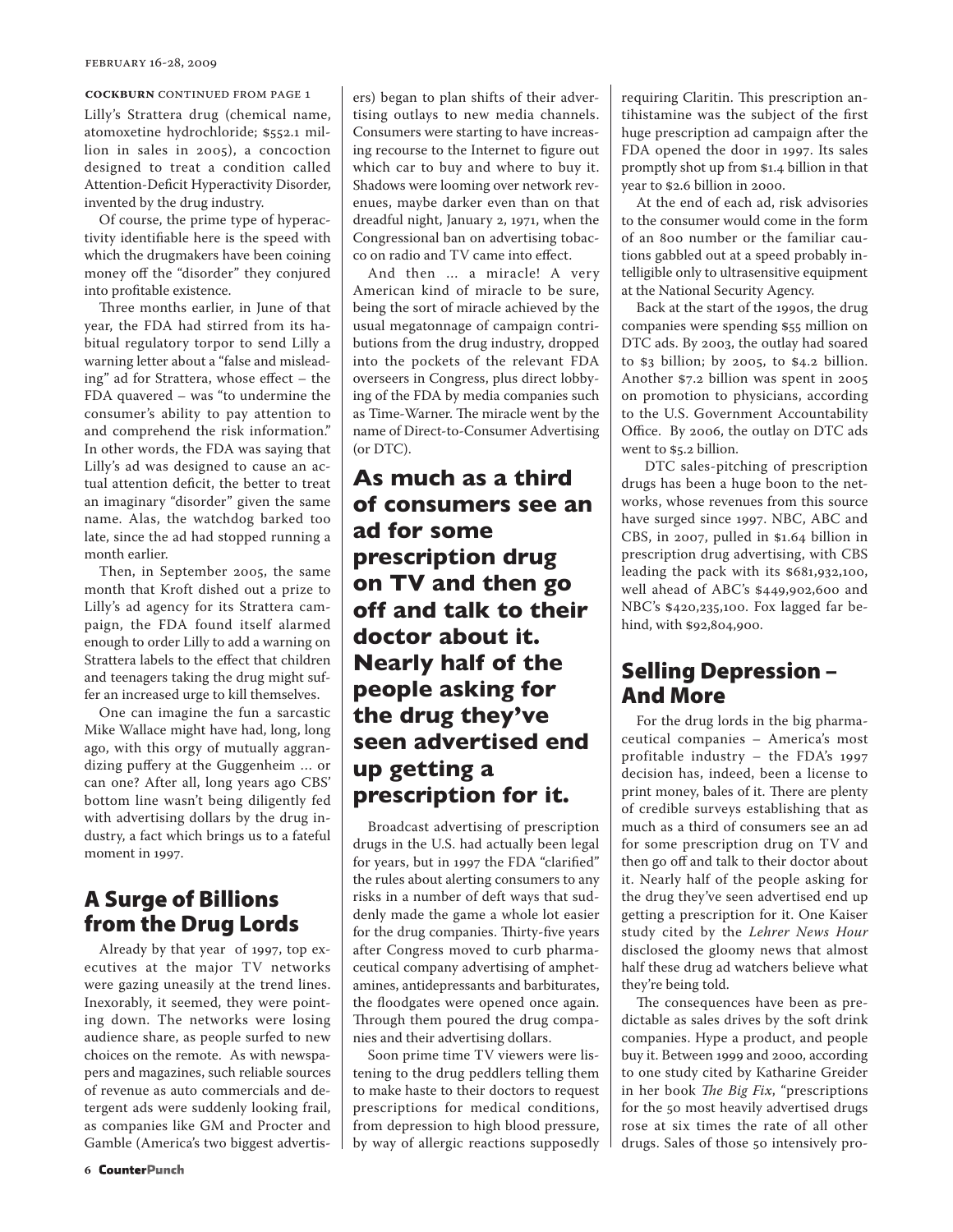moted drugs were responsible for almost half the increase in Americans' overall drug spending that year."

Advertising, particularly in the area of drugs, thrives on the arousal of such unwholesome emotions as fear, insecurity, envy. The 1990s were a decade which could be labeled the Second Great Depression, although in this case the phenomenon was not economic collapse as in the 1930s, but the intensive drug-company-driven campaign to sell America on the idea that "depression" was the nation's number one problem, to be relieved by hurrying off to the doctor to get a prescription for an antidepressant. With a few honorable exceptions, the press bought into this Second Great Depression in the crucial period of the early Nineties, solemnly citing "expert opinion" from such drug industry flacks as the American Psychiatric Association. Then, after 1997, communications moguls have gotten rich, feeding from the DTC trough, while occasionally raising their heads to bellow out their hymns to "freedom and independence of the press."

But what is "free" or "independent," in any honorable use of the words, about a journalistic medium such as the CBS News division, two of whose journalistic stars – I have in mind Kroft and Wallace – act as touts for the drug companies that are helping to pay their salaries? Kroft handed out the PhAME awards in 2005, and Wallace lauded Zoloft on the network's *CBS Cares* website, attacking critics of the antidepressant drugs such as Zoloft, Paxil or Prozac, all of them associated with harmful or actually lethal episodes.

When NBC was bought by General Electric, there were many voices raised against all the obvious conflicts of interest. After all, GE is a major weapons contractor. What would happen if one of NBC's news programs planned to criticize a GE weapons system? And lo! It duly emerged that GE had, indeed, nixed just such an effort. But that was a few years ago. Standards are laxer and lower now. Movies are chock-a-block with branded objects in every shot, for whose inclusion in the shot the relevant companies have paid a stiff price. Few media outlets dependent on heavy movie advertising dare offend Hollywood, for fear that necessary access to the stars will be blocked.

Similarly, on the networks, drug com-

pany advertising has an insidious effect far beyond the simple payout for a 30-second commercial. Who among the dwindling number of producers of investigative news programs will elect to probe a drug company or one of its products when they know that sooner rather than later they will get a call from the advertising department and not long thereafter from a senior executive?

Would CBS see anything embarrassing about co-sponsoring awards handed out to tobacco companies and their ad agencies for the most adroit campaign to hook teenagers on nicotine? Certainly.

**Would CBS see anything embarrassing about co-sponsoring awards handed out to tobacco companies and their ad agencies for the most adroit campaign to hook teenagers on nicotine? Certainly. Then why is there such indulgence to the drug companies and their ad agencies?**

Then why is there such indulgence to the drug companies and their ad agencies?

But the PhAME Awards roll on in all their self-aggrandizing absurdity. For the 2007 affair, CBS sent along Dave Price, its weather anchor and a reporter on *The Early Show*, to do the honors. Among the 2007 PhAME judges was, once again, Tom Delaney, senior vice president at CBS. It was a big night again for Eli Lilly. PhAME judges including the CBS man gave Cymbalta, Lilly's antidepressant, 1st place for Best Branded TV and first place for Best Media Plan. This built on Cymbalta's 2006 showing at the PhAME Awards, where the product pulled 2nd prizes for Best New Product Intro, Best Media Plan and Best Integrated Campaign – all for the "Depression Hurts" promotional push for Cymbalta. In September 2007, the FDA issued

a warning letter about Lilly's ad campaign for Cymbalta, saying a mailer on the drug "is false and misleading in that it overstates the efficacy of Cymbalta and omits some of the most serious and important risk information associated with its use." The FDA ordered Lilly to stop putting out the misleading materials for Cymbalta, which earned Lilly \$1.3 billion in sales in 2006. The FDA also specifically singled out Cymbalta in a new warning about the potential for suicidal thoughts among patients taking antidepressants.

Vytorin, an anti-cholesterol drug made by Merck/Schering-Plough, stormed to victory in the 2006 PhAMES, with 1st places in three separate categories. The drug made a plucky showing at the 2007 PhAME event, getting 2nd place, after Cymbalta, for Best Media Plan and 3rd place for Best Interactive Campaign. On January 22, 2008, Merck/Schering-Plough pulled all TV ads for Vytorin and another of its products, Zetia. The ads were recalled after a hail of consumer reports of serious, potentially life-threatening side effects related to rhabdomyolysis, a rare disease involving degeneration and destruction of skeletal muscle.

In the early part of 2007, the drug companies were nervously eyeing a bill working its way through Congress, giving the FDA new powers, including a provision allowing it to bar advertisements for two years following the FDA's approval of a new drug. Desperate to head off this provision, the industry scrambled to show it was a responsible citizen. Companies including Pfizer and Bristol-Myers Squibb voluntarily stopped advertising their prescription drugs for the first 6 or 12 months they were on the market. A trade group issued voluntary guidelines to members to follow while promoting drugs to patients.

By the fall, Congress clicked its heels to the all-powerful drug lobby. The twoyear moratorium disappeared, replaced by a system of fines for ads deemed misleading or false. Also dumped was a provision warning of as yet unknown potential risks for new drugs.

With Congress, as with the networks, the drug industry's bucks once again talked, long after the casualty figures were in, even though DTC drug advertising should have gone into the graveyard where it belongs, alongside its victims. **cp**